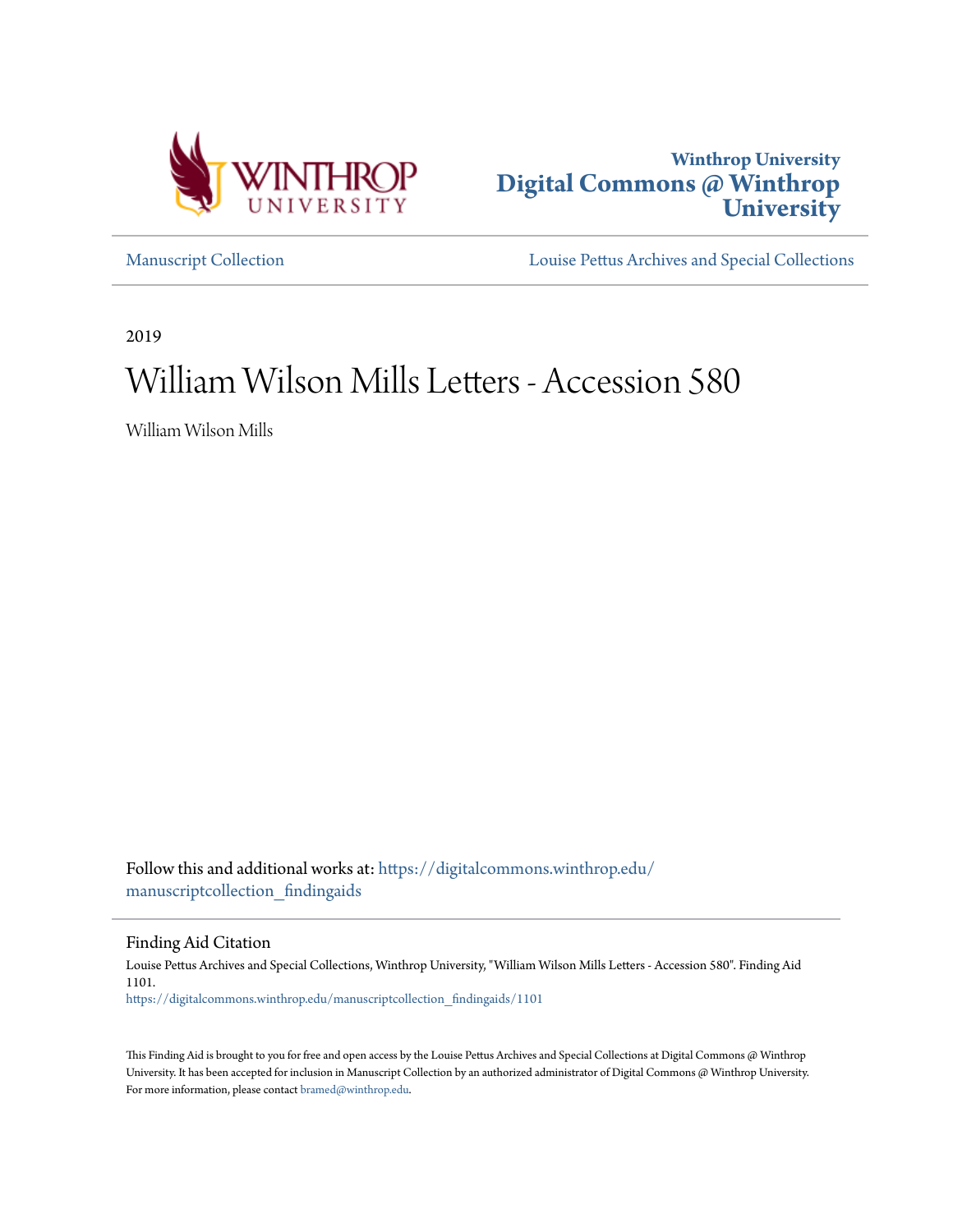## **WINTHROP UNIVERSITY LOUISE PETTUS ARCHIVES & SPECIAL COLLECTIONS**

## **MANUSCRIPT COLLECTION**

## **ACCESSION 580**

## **WILLIAM WILSON MILLS LETTERS**

1837-1839, 1856-1864, 1866-1868

**STAR** 

2 boxes, 7 folders

**CETT**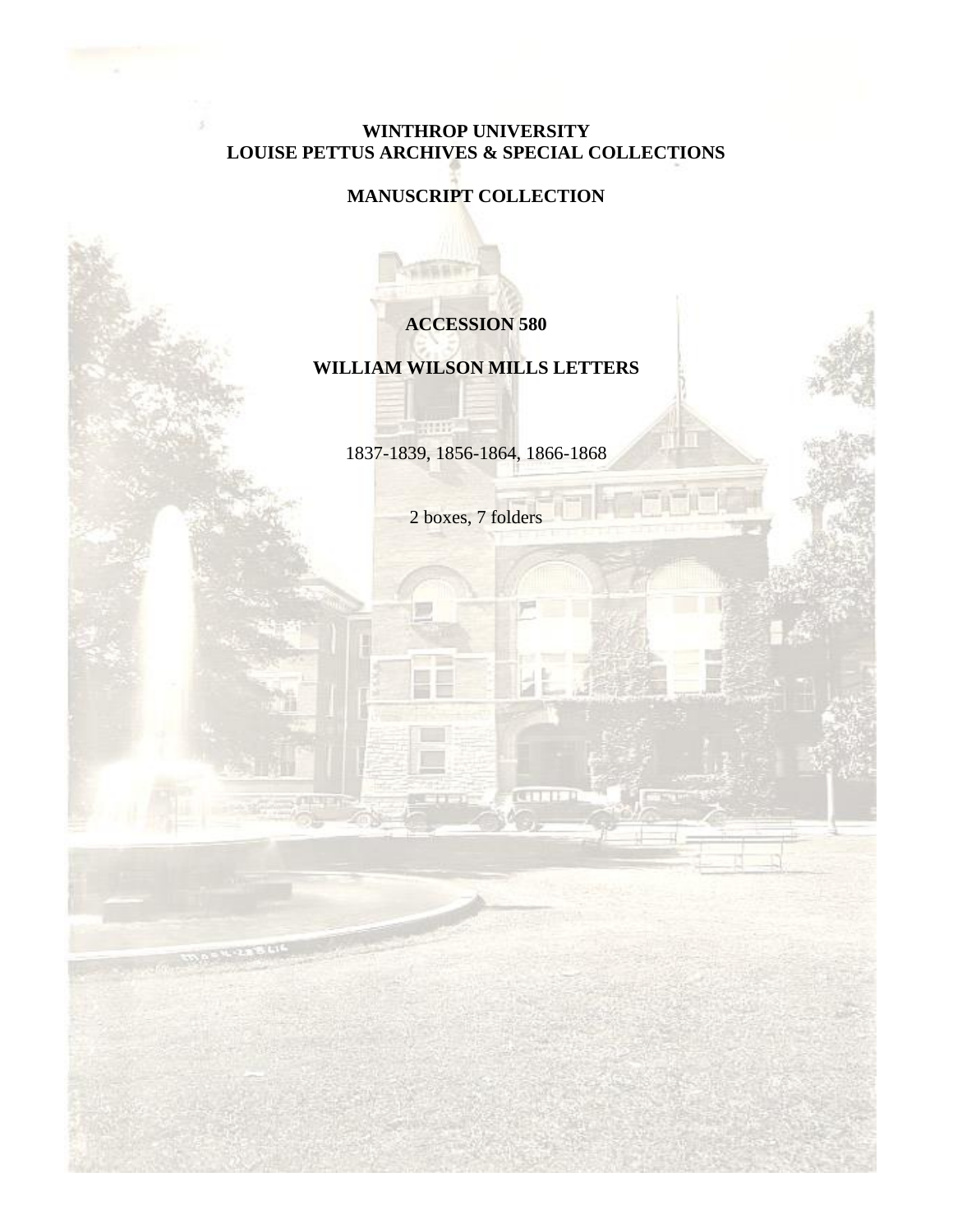### **WINTHROP UNIVERSITY LOUISE PETTUS ARCHIVES AND SPECIAL COLLECTIONS**

## **MANUSCRIPT COLLECTION**

ADDITIONS: \_\_\_, \_\_, \_\_\_, \_\_\_\_ DATE: February 25, 1986

ACC. NO.: \_**580\_** PROCESSED BY: Matt Kilpatrick NO. OF SECTIONS: 2

#### **WILLIAM WILSON MILLS LETTERS**

**I**

The correspondence of William W. Mills, were received as a gift from Mrs. Edith Cooper, a descendant of William W. Mills, via Dr. Robert Cooper on April 30, 1984 by the College Archives

> Linear feet of shelf space occupied: .50 Approximate number of pieces included: ca. 1000

Restrictions: Open to researchers under the rules and regulations of the Louise Pettus Archives & Special Collections at Winthrop University.

Literary Rights: For permission to quote the publication, the researcher should contact the donor.

Scope and Content Note: **This collection contains correspondence, but includes some notes and newspaper clippings on the Mills family of Mayesville, S.C. during the periods 1837-1839, 1856-1864, and 1866-1868. This collection mainly consists of letters from family to Reverend William Wilson Mills (1837-1905) while a student at South Carolina College in Columbia, SC, and while a Confederate soldier in the 9th Regiment Co. F of the South Carolina Volunteers. Mills was also at Manassas, Monticello Hospital in Charlottesville, VA and was finally transferred to an arsenal in Charleston, S.C. Also included are letters received while he was a student at the Presbyterian Theological Seminary in Columbia, SC. The Letters from Mill's sisters concerned events at home in Mayesville, S.C. and her life at Harmony boarding school in S.C. A great deal about education in the years noted can be discerned from the correspondence as well as some general description of Civil War events. There is also some general information on the business farming.**

Transfer Items: None.